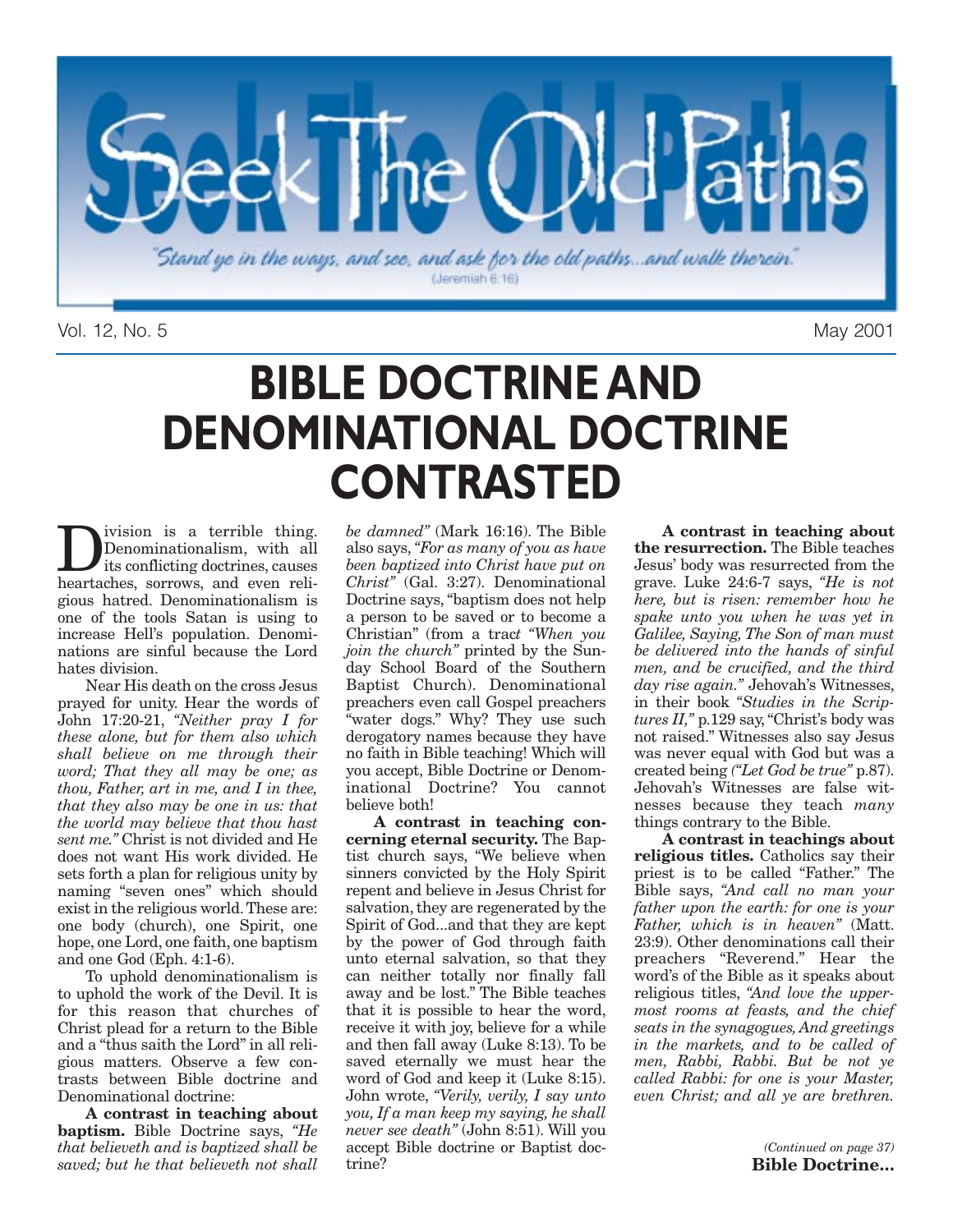

One does not have to be a<br>prophet of gloom and doom to<br>recognize some ominous rumprophet of gloom and doom to blings on the modern ecclesiastical scene. Pragmatic philosophy of existentialism is already making inroads on the Lord's church. A watered down version of love has begun to replace New Testament *agape.*

Such current philosophies are calculated to elevate the individual over everything and everyone else. Most charismatic ideas ignore the Gospel and make cheap grace the prevailing standard. A kind of playboy philosophy is emerging among some of the brethren. The idea is to "do your own thing" in the worship and the work of the church as long as it feels good and makes one happy.

Nicholas Von Hoffman hit the nail on the head when he wrote about the "Mush God" who caters to all tastes. This "Mush God" has no distinctive theology, being a kind of "Cream of Wheat" divinity. He has no particular creed, no articles of faith, and nothing that would make it difficult for believers and non-believers alike to bow their knees together in pious genuflections. As N. Von Hoffman pointed out, he is a vapid deity who makes everything kosher. This is the type of divinity that caused the President of the United States to expect peace in the Middle East because the President of Egypt and the Prime Minister of Israel both worship the "Great Mushy One."

This type of poppycock and gimmickry is bad enough among people of the world, but when it rears its head in the church, definite action needs to be taken. A "mushy god" allows every person to do what is right in his own eyes. But such has no sanction in the inspired Scriptures. Do whatever it takes to get the people to the church building is the rule of some today — even if it means to cheapen the church and the Gospel of Jesus Christ by the use of such

methods. Promise them their pie and ice cream but use every gimmick to get them into the building. God has spoken (Heb. 11:1) and we ought to learn to "keep silence before him" (Hab. 2:20). His word is powerful to save (Rom. 1:16-17) and it will furnish the man of God "completely unto every good work" (2 Tim. 3:17).

Leadership apathy (some leaders would not recognize the Gospel if they fell over it), pulpit neutrality (spineless preachers) and "Mickey Mouse" literature (containing no more truth than the rag-tag newspapers) should have no place in the Lord's church. We need competent preachers and teachers who are dedicated to the promotion of healthy spiritual maturity. This will never be achieved if leaders spend their time on noise, numbers and nickels.

Although there is a place for social fellowship among the people of God, the church cannot compete with Hollywood, Las Vegas, and Miami Beach. Trying to imitate Billy Graham, Oral Roberts and Robert Schuler is also a waste of time. There is no way their theology and techniques will fit the Gospel format. Compulsive drives that feature coffee and confetti will only multiply neurotics in the church and create further confusion.

There is no substitute for the Gospel of Christ — *"the power of God unto salvation to everyone that believeth"* (Rom. 1:16). We have a grand story to tell, the likes of which most people in the modern world have never heard. Since it contains all things that pertain unto life and godliness (2 Peter 1:3), the message is vibrant and viable. Only when we get in its way by our blunders and ignorance does it fail to appeal and accomplish its purpose.

We sometimes wonder how Paul and his fellow-workers turned the world upside down without the benefit of modern cliches, gimmicks and

crusades. It must have been difficult for them to make a go of it in the absence of contemporary semantics, seminars, specialists and tomfoolery. How was Paul able to preach the Gospel to the masses without first giving out free passes to the Circus at Rome to all who would attend his preaching?

> *Dan Goddard 29511 Bock St., Garden City, MI 48135*

### **CONTRIBUTIONS**

| Jimmie J. Brown\$20                              |
|--------------------------------------------------|
| M/M Tommy Exum\$25                               |
| Wards Chapel church of Christ,                   |
| Manchester, TN \$25                              |
|                                                  |
|                                                  |
| Edward J. Campbell\$30                           |
|                                                  |
| John H. Brown\$25                                |
| Bettye J. Zumbrun\$50                            |
| Chuck & Nancy Verkist \$50                       |
| Martin Bedford\$125                              |
| Oak Ridge Church of Chrst,                       |
| Obion, TN \$100                                  |
| Danville Church of Christ,                       |
| Rienzi, MS \$150                                 |
| Seibles Rd. Church of Christ,                    |
| Montgomery, AL\$300                              |
| Charlotte Rauchle \$25                           |
| <b>BOOKLET MAKER</b>                             |
| Robert Price \$1500                              |
|                                                  |
| Anonymous \$1097.76                              |
| Anonymous \$160                                  |
| Anonymous \$160                                  |
|                                                  |
| Beginning Balance \$2,220.82                     |
| Credits                                          |
|                                                  |
| Contributions \$ 1,115.00<br>Printer \$ 2,977.76 |
| Debits                                           |
| Postage\$ 1,134.46                               |
| Bookletmaker                                     |
| payment \$ 2,900.00                              |
| Ending Balance \$ 2,279.12                       |
|                                                  |

*Visit us at our new web address: www.eastcorinth.org*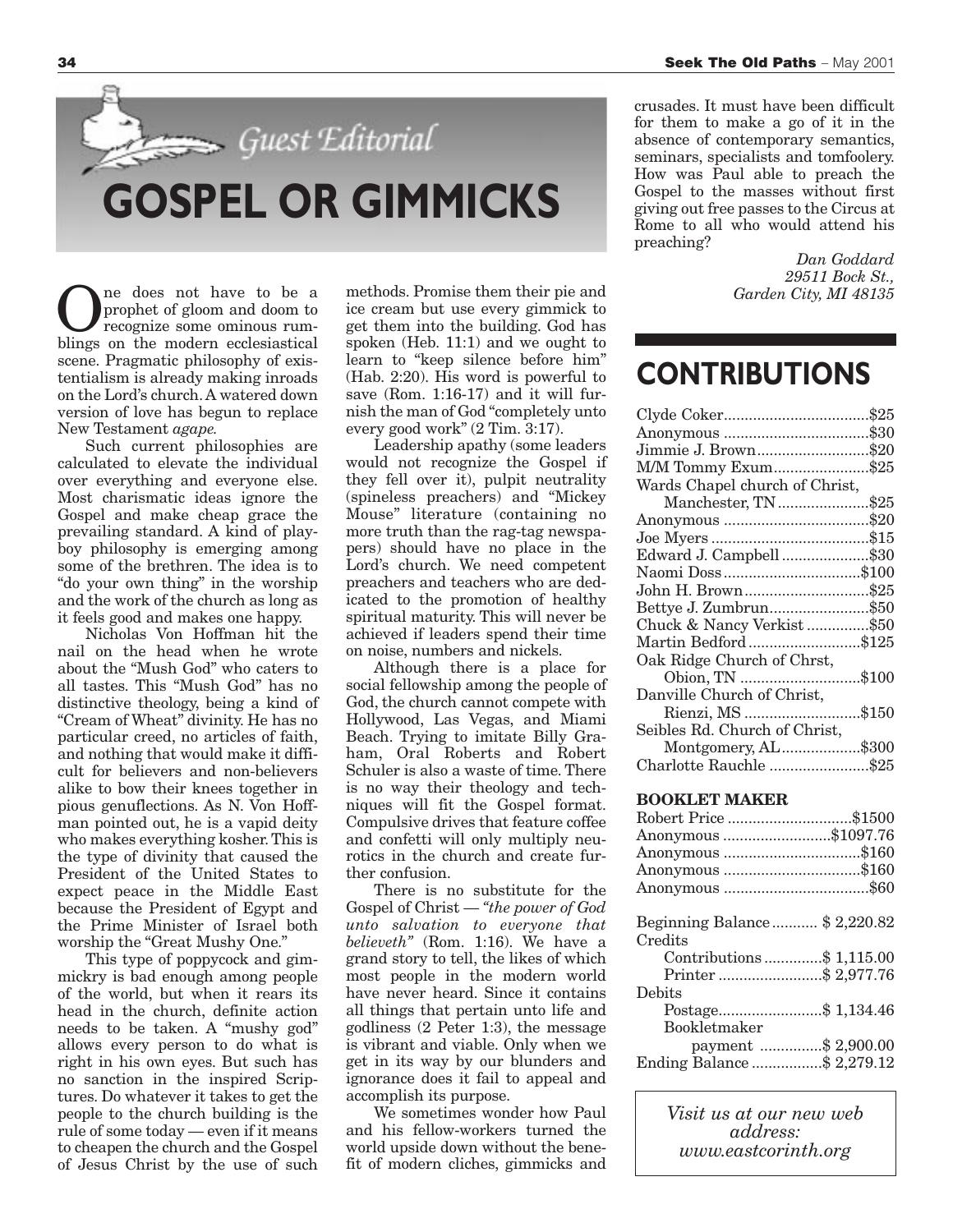## **THE WORK OF THE CHURCH #4 Evangelism**

*Roger D. Campbell*

*If we don't preach the Gospel with a fervent spirit, then the church will not grow and God will not be glorified. The bottom line for you and me, as members of the church is this: if we do not give it "our all" to preach the Gospel to the lost, then God is not going to be pleased with us.*

In addition to its work of benevo-<br>lence and edification, the church<br>is also to be involved in spreading<br>the glorious Gospel Have we left this n addition to its work of benevolence and edification, the church the glorious Gospel. Have we left this topic until last because it is not as significant as other matters? Not at all! What could be more important than preaching the Gospel to a lost and dying world? Jesus Christ came to this world to be the Savior of the world (1 John 4:14). But before He ever got to the cross of Golgotha He was preaching a message of salvation.

Every nation in the world faces its own unique problems. However, contrary to what some might suggest, the number one problem in this nation, and the number one problem in every other nation on the planet, is not one of economy, ecology, or education. The world's number one problem is sin! God knew that such would be the case. From eternity He had a plan that could serve as a remedy for man's sin. By His grace He revealed that plan (Titus 2:11). His plan of grace and love, by which He sent His Son to die for our sins (John 3:16), is revealed in the Gospel of grace (Acts 20:24). The Gospel of Christ is God's power unto salvation (Rom. 1:16). Like Paul, we dare not be ashamed of it.

So, God has *a plan* for the salvation of the lost, God has *a Savior* for the lost, and He has *a message* for saving them. Notice that God also has *a chosen people* to preach that saving message. That is you and me, the church. The Lord's church has the special obligation to preach the Gospel to those who are lost. We need to be about this business of our Father! Civil government has its place, but it is not the role of the civil government to preach the Gospel. Public and private schools have their place, but again, it is not their assignment to preach the Gospel. **Brethren, it is the work of the church of Christ to preach the Gospel to every person in the world!** It does not matter what their skin color is. It does not matter what their sinful background might be. Every person that is outside of Christ is lost without God, without Christ, and they stand without hope (Eph. 2:12). Each one of them needs the Gospel!

This task of preaching the Gospel to every person deserves our greatest preparation, time, prayers, and effort. If we are giving anything less than our best in getting the Gospel to the lost, then we simply are not giving enough! There are now over six billion people living on the earth. When the masses of the world stand lost outside of Christ, when the people in our area, whether it be in the county, in the city, across the tracks, or living next door to us, are lost in sin, just what should be the major focus of a local church? How could it be anything other than preaching the Gospel to those who are lost?! Yet, brothers, how often is the major focus of attention in men's business meetings or bishops' meetings on how we can preach the Gospel to those of our community and elsewhere in a more effective way? My answer is, "Not often enough." A lot of time is spent in those meetings discussing the color of paint to be used on the walls of the church building, the type of carpet that will go in the classrooms, who is going to go buy office supplies, who is going to clean up the parking lot, or other such matters that pertain to the physical structure where we assemble. However, **not nearly enough time is spent talking about how we are going to get the Gospel out to the people in our area so they don't die and go**

**to hell.**

Look at the diligence of the first century church in preaching the Gospel. Notice some things of which they were accused due to their being so evangelistic-minded and zealous in preaching the good news. They were accused of filling the whole city of Jerusalem with their doctrine, even though they had been charged by the Sanhedrin council not to do so (Acts 5:28). How many of us today are guilty of that? How many churches are guilty of putting forth the effort to fill their areas with the doctrine of God's Son, so that if they were called before a judge and jury there would be sufficient evidence to prove that they are, in fact, striving to teach the Gospel to every person in their community? The apostle Paul and those that were with him came to the city of Thessalonica where they were accused of turning the world upside down (Acts 17:6). Are we turning the world upside down today, not by being belligerent, noisy, and unkind, but by aggressively preaching the Gospel and calling on men and women to repent and live godly lives?

Suppose we do not manifest that old first-century zeal in preaching the Gospel in our day and time. What are some of the consequences that will follow? None of them are pleasant to consider, yet consider them we must. 1) If we do not preach the Gospel to the lost, then they will not hear the Gospel, and they will remain lost in sin. Those who do not hear and obey the Gospel will continue on the path to eternal destruction (2 Thess. 1:7-9). 2) If we don't preach the Gospel with a fervent spirit, then the church will not grow and God will not be glorified. The bottom line for you and me, as members of the church is this: if we do not give it "our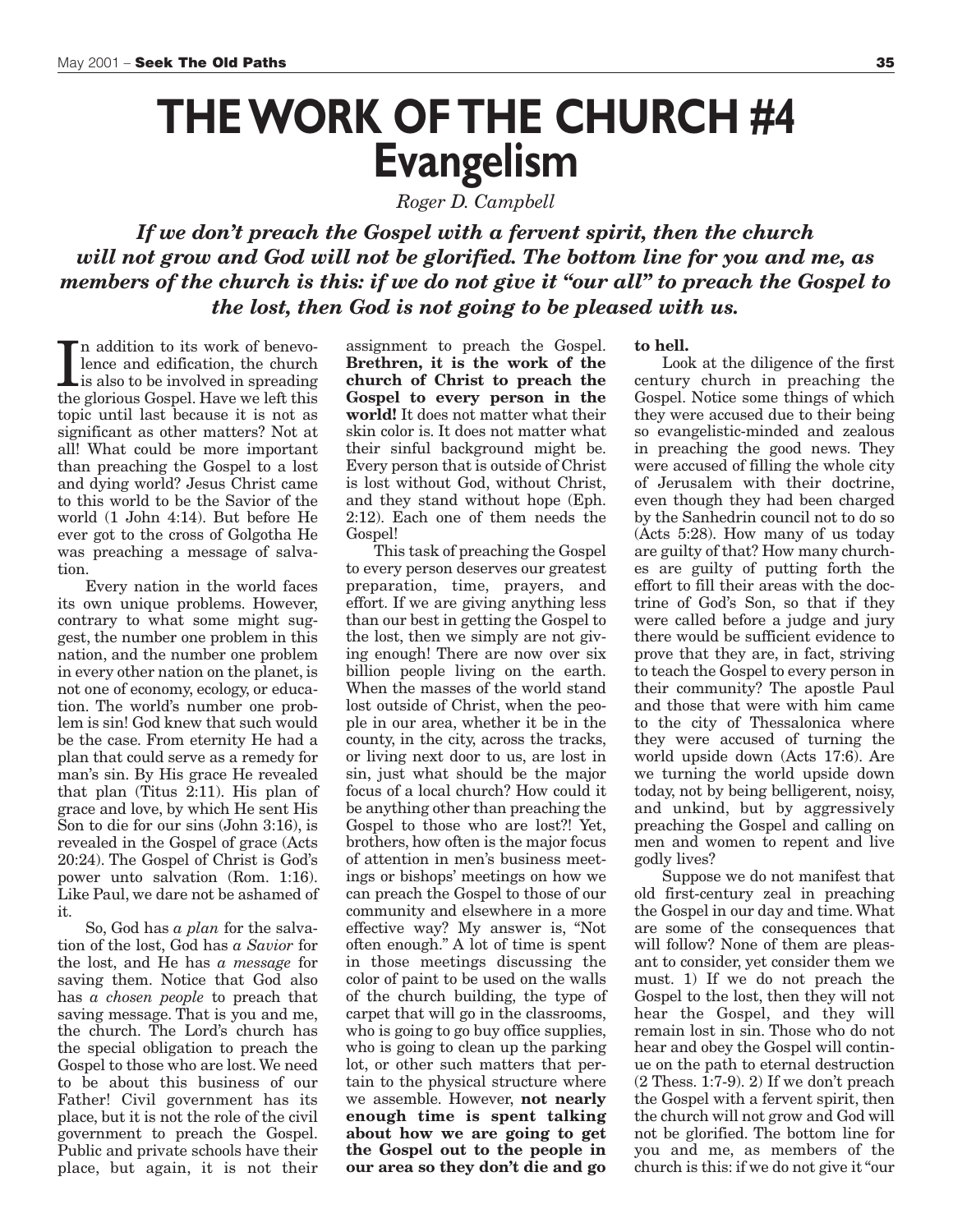all" to preach the Gospel to the lost, then God is not going to be pleased with us.

The Bible declares that on one occasion Jesus was looking at the people of His day and saw them as sheep without a shepherd. This caused Him to be moved with compassion (Matt. 9:36). He turned to His disciples, saying, *"The harvest truly is plenteous, but the labourers are few; Pray ye therefore the Lord of the harvest, that he will send forth labourers into his harvest"* (9:37,38).

There is a section in most daily newspapers that is called "Help Wanted." Jesus' message that He gives to His church through the Word is not only "Help Wanted," but also "Help Needed, and Help Expected." God wants every congregation, and every individual in every congregation, to be involved in preaching the Gospel of Christ. That's the charge we are given in "The Great Commission." *"Go ye into all the world, and preach the Gospel to every creature"* (Mark 16:15; cf. Matt. 28:19,20; Luke 24:46,47).

As we go about our Father's business of preaching His Gospel, just as in the realms of benevolence and edification, so our activities in the sphere of evangelism must be those that are authorized by the New Testament of Christ. To the shame of those involved, this past summer in Nashville, TN some congregations that still call themselves "Churches of Christ" assisted, encouraged, and endorsed the preaching that Billy Graham did in his "Crusade" there. The message of 2 John 9-11 makes it clear that to endorse those who bring not "this doctrine," the doctrine of Christ, is to become partakers of the evil deeds of those who preach a different doctrine.

Thankfully, most congregations are not yet ready to join hands with the denominations in declaring a man-made message. But, we need to also avoid the temptation to turn the work of the church over to a secular school. **It is the work of the church to train and support men**

**to preach the Gospel** (2 Tim. 2:2; 2 Cor. 11:8,9). Brethren, let us not get caught up in the practice of sending preachers to foreign nations or across the state to preach in the name of a school. Some past reports that we have read gave glowing praise to some particular school for heading up a "mission" effort, but little if any credit was given to the individual saints and congregations that provided the funds to make it possible. Glory is to be given unto God in and for the church, not a human institution (Eph. 3:21).

Thank God for the church. Thank God for giving us the privilege to be a member of it. Thank the Lord for the privilege of working as His co-laborers (1 Cor. 3:9). May God help us to first understand the New Testament teaching about the work of the church, then apply that truth in our lives so that through our efforts He might be glorified and souls might be saved.

> *4865 Bates Pike SE Cleveland, TN 37323*

## **DANGEROUS BOOK**

**EVERTHEREN**<br>
Every faithful Christian<br>
ed page in spreading the<br>
truth of Christ The Lord's church knows the value of the printtruth of Christ. The Lord's church on American soil has a long history of using the printed page to disseminate the Gospel. There is no other language which has the printed resources that American churches of Christ have. Missionaries know the frustration of wanting to have good material in the language of their host country but not having it. Bad, unsound, material can have as much negative consequences as sound material can have good consequences. If unsound material is distributed in a particular country it can give the church's enemies material to use to show that the "church" does not teach the truth. It can hurt the church's reputation.

Specifically, the book by **Mike Armour** (*A Newcomer's Guide to the Bible,* being distributed literally

### *Paul Holland*

all over the world), makes some very disturbing statements about the "nature of Christ." This issue caused considerable problems in the early years of "Christianity." This writer serves in the eastern European country of Romania which is heavily Orthodox "Christian." A "faithful" Orthodox would have a hayday castigating the Lord's church for these statements made about the nature of our Lord. It can cause the reader to have misunderstandings and/or cause them to be lost — if they don't study further on that particular theme. It behooves missionaries and elderships to examine carefully, very carefully, the doctrines which are taught in any material translated into a foreign language. The day is past when we could assume a book was sound because it was written by one of our "preachers."

*"Take heed unto thyself, and unto the doctrine; continue in them:*

*for in doing this thou shalt both save thyself, and them that hear thee"* (1 Tim. 4:16).

Thanks for the work you do.

••••

Editor's Note: Mike Armour has been the pulpit minister for the Skillman Ave. Church of Christ in Dallas, Texas since 1986. He was Dean of student affairs at Pepperdine University and President of Columbia Christian College. He has "Graduate degrees in religion and history, including a Ph.D. in Reformation History from UCLA."

Mike Armour has also taught that under God's grace an unscripturally married couple does not have to break up. According to Armour, forgiveness takes care of their adulterous state. This he taught at the Pepperdine lectures a few years ago ("Integrity," Vol. 26, No. 2, p.40).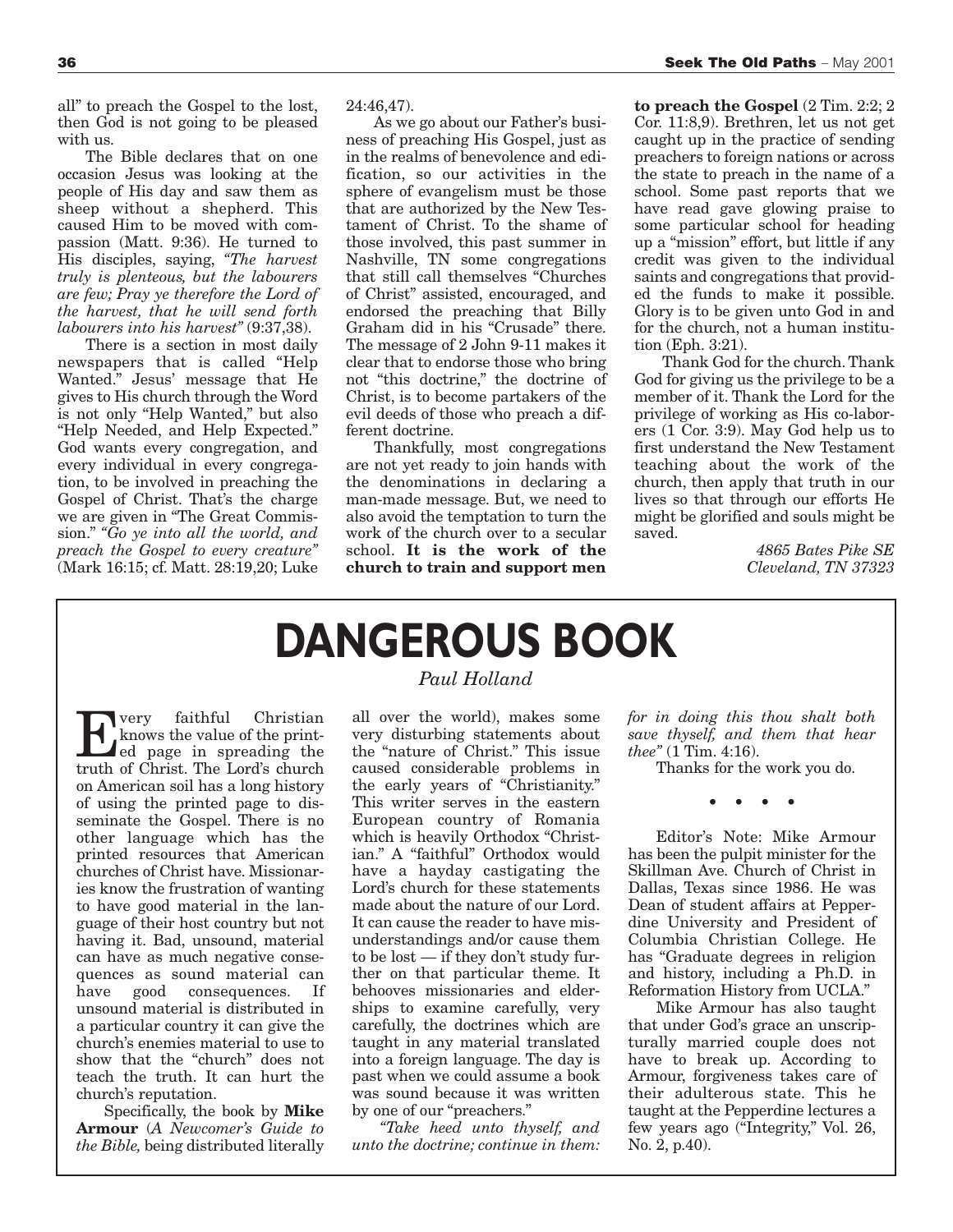## **DIFFERENT WORDS DESCRIBE CHURCH LEADERS** *And call no man your father upon the*

The religious world can be quite confusing for the average person. Some people visit different churches looking for one that, in the words of Goldilocks, is just right. Each new church may introduce the visitor to different words describing the leaders of that particular group. To make matters even more bewildering, leaders at the local level may be called one thing while leaders at a higher level have another designation. For example, at the local level some congregations are ruled by pastors, others by a board of deacons and some by a business committee which may be comprised of men only or the entire membership. At the regional, national or international level, churches may be governed by superintendents, boards of bishops, synods or councils. Some congregations practice local autonomy which means they do not recognize any authority above their local leadership except that of Jesus Christ and the word of God (1 Peter 5:2).

Some of the confusion regarding the various terms used for church leaders can be traced to the Bible itself. The careful student of the Scriptures soon discovers several expressions for leaders in the church. The New Testament mentions elders, the presbytery (or eldership), bishops, overseers, shepherds and pastors. A surprising fact is that all of these descriptions refer to the same group of leaders.

These six words for leaders basically come from three Greek words. Each of these three words emphasizes a different aspect or characteristic of the leaders. For example, one of the Greek words is translated either *elder, elders, eldership* or *presbytery.* This calls attention to the fact that such *men are not to be young.* Generally speaking, one gains wisdom with age. The young often lack the experience necessary to effectively rule the Lord's house (1 Tim. 3:4-6).

The second Greek word is rendered as *bishops* or *overseers.* It could also be translated superintendent.

He has the duty of seeing that things to be done by others are done correctly. Bishops must look over the flock of God and try to correct problems that prevent the Lord's work from being accomplished. The biggest obstacle is that of sin. The overseers have a spiritual responsibility for the church's welfare.

The third Greek word used for leaders is usually translated *shepherds.* The only exception is in Ephesians 4:11 where is it translated as *pastors.* The twenty third Psalm is written from the perspective of the sheep. As part of God's flock, David looks to the Great Shepherd to meet all his needs. This beautiful psalm shows that shepherds are to feed, lead and protect the sheep. Good shepherds also tend to the wounds of sheep and seek the strays (Luke 15:4- 7).

By examining how various passages use these words interchangeably, one can see that all six words refer to the same group of church leaders. For example, Paul instructed Titus to appoint *elders* in the churches on the island of Crete. However, he also referred to them as *bishops* (Titus 1:5,7). The apostle called for the *elders* of Ephesus and reminded them that they had been ordained to be *overseers* (Acts 20:17,28). These overseers were reminded to *shepherd* or *feed* the church. Thus, elders are the same as *bishops* or *overseers.* Peter told the elders to feed the flock while serving as overseers (1 Peter 5:1,2). Other translations say shepherd or tend the flock. Since elders are required to feed the flock, it follows they can also be called the shepherds or pastors of the church.

Shakespeare once asked "What's in a name? That which we call a rose, by any other name would smell as sweet." That which God calls pastors, by any other Biblical name, whether elders or bishops, should still shepherd the flock.

> *Douglas Hoff 1311 S. Fourth Street Effingham, IL 62401*

### **Bible Doctrine…**

*(Continued from page 33)*

*earth: for one is your Father, which is in heaven. Neither be ye called masters: for one is your Master, even Christ. But he that is greatest among you shall be your servant. And whosoever shall exalt himself shall be abased; and he that shall humble himself shall be exalted"* (Matt. 23:6- 12). The term "Reverend" refers to the name of God because He has sent redemption to His people. *"He sent redemption unto his people: he hath commanded his covenant for ever: holy and reverend is his name"* (Psalm 111:9). Neither Catholics nor anyone else have the right to exalt men with religious titles.

**A contrast in teachings about the day of worship.** Sabbatarians say that the Sabbath is perpetual for everyone forever, not just perpetual for the children of Israel throughout their generations. The Bible says, *"Wherefore the children of Israel shall keep the sabbath, to observe the sabbath throughout their generations, for a perpetual covenant"* (Exodus 31:16). Christians are to worship on the first day of the week because: 1) That was the day Jesus was raised (Mark 16:9), 2) The church was established on that day (Acts 2), 3) The early church ate the communion on the first day of the week (Acts 20:7), and 4) Weekly collections were commanded on the first day of the week (1 Cor. 16:1-2).

**A contrast in teaching about God.** There are many strange Mormon doctrines. One of them is their concept of God. Joseph Smith said, "God Himself was once as we are now, and is an exalted man and sits enthroned in yonder heavens!" *(Discourses of Joseph Smith,* p.263). Brigham Young said of God, He "was once a man in mortal flesh as we are" (*Journal of Discourses.* volume 7, p.333). The Bible says God is eternal. *"Now unto the King eternal, immortal, invisible, the only wise God, be honour and glory for ever and ever. Amen"* (1 Tim. 1:17). Again we read, *"And the LORD God formed man of the dust of the ground, and breathed into his nostrils the breath of life; and man became a living soul"* (Gen. 2:7). Another strange Mormon doctrine says Jesus was born in Jerusalem  $\blacktriangleright$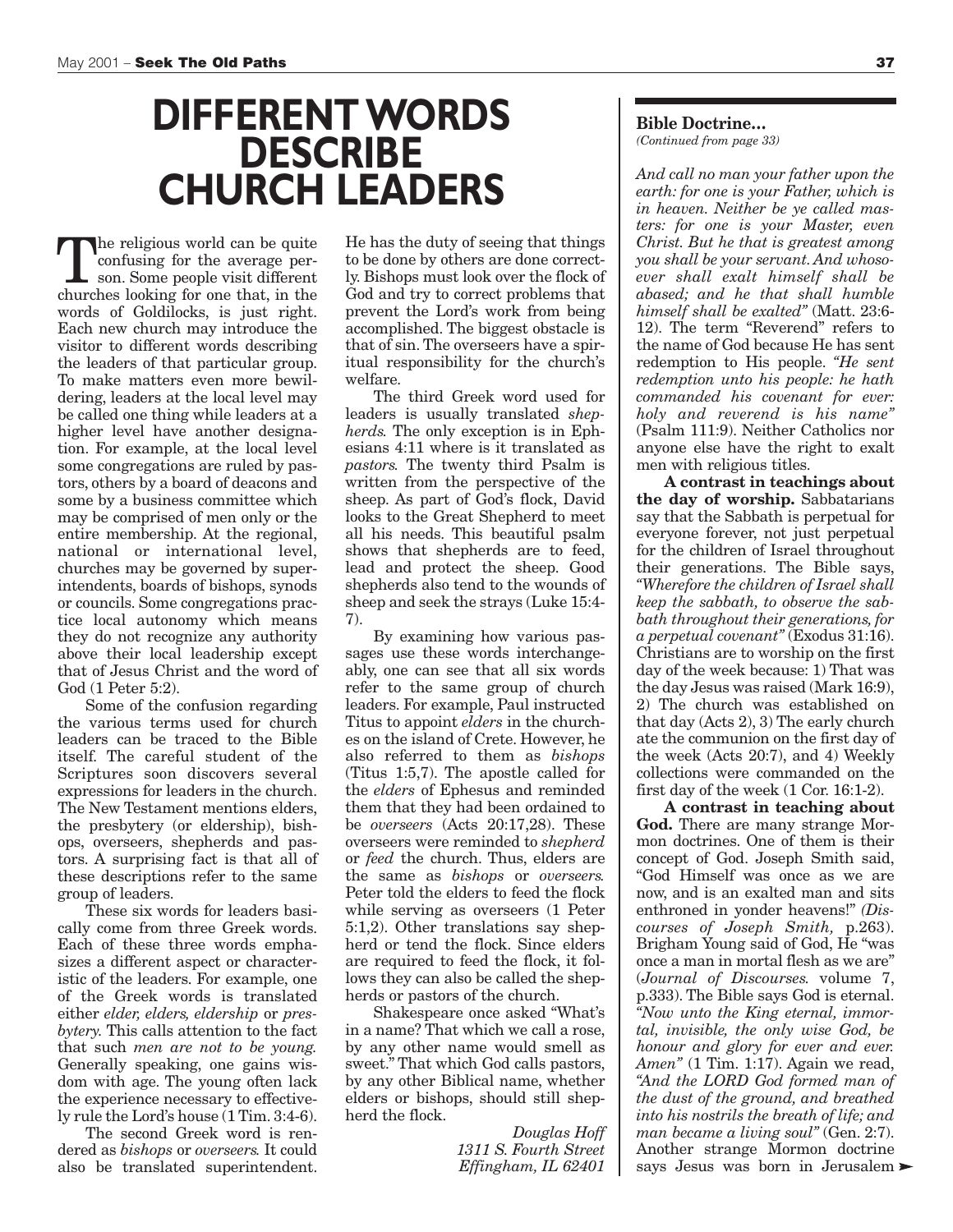(Alma 7:10). The Bible says he was born in Bethlehem (Matt. 2:1). Will you accept Mormon's lies or Bible truth?

You cannot be a denominational Christian. There is no such thing! From its beginning, denominationalism was the work of Satan. Religious division is a sin. Search your Bible and learn whether: 1) "Faith only" is a wholesome doctrine (James 2:24), 2) Babies should be baptized (Mark 16:16), 3) Sprinkling is baptism (Rom. 6:4), 4) We can or cannot fall from grace (1 Cor. 10:12), and 5) Women can be elders (1 Tim. 3:2).

You can be an undenominational Christian. To become a Christian hear God's word (John 6:44-45), believe (Mark 16:16), repent (Luke 13:5), confess (Acts 8:37), and be baptized (1 Peter 3:21). After baptism, live your life in obedience to the Bible, recognizing that religious division is sinful.

—- *Charles Box PO Box 551, Greenville, AL 36037*

# **A HIDING PLACE**

### *Mike McDaniel*

 $\sum_{\text{bered.}}$  The step of the stock entity of the stock of the stock of the stock of the stock of the stock of the stock of the stock of the straight of the straight of the straight of the straight of the straight of the st tled, *Anne Frank Remem*woman who helped hide Anne Frank and her family. Miep Gies tells of how she helped hide eight Jews from the Germans in the city of Amsterdam from July 1942 until August 4, 1944. They hid in secret rooms above the pectin and spice business which Mr. Frank helped to run. They called it "The Annex." The entrance to these rooms on the third and fourth floors was concealed by a moving bookcase which could be locked. This was their hiding place, their place of refuge from the Germans. Only a select few were trusted with this secret.

Miep Gies, who worked in the business, supplied them with food and other essentials as she was able. In 1944 someone betrayed them. The Germans came and took the Jews prisoner and sent most of them to concentration camps in Germany to die.

The youngest of the family, Anne Frank, wrote a diary of her two years in the hiding place which Miep Gies hid immediately after the hiding place had been discovered. After the war, only the father, Otto Frank, still lived. He granted permission to have Anne's Diary published in 1947. Since then, it has been read by tens of millions all over the world. It is among the most enduring documents of the twentieth century.

Man has often needed a hiding place. Proverbs 14:26 states, *"In the fear of the Lord is strong confidence: and his children shall have a place of refuge."* The Bible reveals several examples of God providing refuge for man. 1) Noah and his family found refuge from the flood in the ark (Heb.

11:7). 2) The Hebrews found security for their firstborn in the land of Egypt by putting the blood of the passover lamb on the two side posts and on the upper door post of their houses  $(Ex, 12:13)$ . 3) The cities of refuge, three on either side of the Jordan, provided protection from the avenger for anyone in Israel who had unintentionally caused death. These were places of refuge provided by God.

Likewise, God has provided a hiding place for us today where we may find refuge. *"That by two immutable things, in which it was impossible for God to lie, we might have a strong consolation, who have fled for refuge to lay hold upon the hope set before us"* (Heb. 6:18). It appears to this writer that the Hebrew writer saw in the cities of refuge a type of the refuge which we have in Christ. We need refuge from doubt, from guilt, and from sin. The Christian has fled for refuge to lay hold upon the hope that is set before us.

Only in Christ and in His church is refuge found. Christ's body is the church. *"And he is the head of the body, the church: who is the beginning, the firstborn from the dead; that in all things he might have the preeminence"* (Col. 1:18). It is Christ who saves, and the church which is His body is where He puts the saved. Ephesians 5:23 says,*"He is the savior of the body."* Acts 2:47 says,*"The Lord added to the church daily such as should be saved."*

Christ has not promised to save anyone today out of His body the church. One is saved, added to the church of Christ, and made a Christian all at the same time when one

enters Christ. When one has trusted Christ (John 8:24), repented of their sins (Luke 13:3), and confessed Christ (Rom. 10:10), one is then baptized into Christ (Gal. 3:27). At baptism he enters Christ and His body the church. First Corinthians 12:13 says, *"For by one Spirit are we all baptized into one body."* Christ has but one body. No other body has Divine approval.

This is God's plan and place of refuge today. Just as we find salvation and refuge in the ark, in the house covered by the blood, and in the cities of refuge of the Old Testament, even so God extends salvation today in Christ. Paul wrote in Second Timothy 2:10, *"Therefore I endure all things for the elect's sakes, that they may also obtain the salvation which is in Christ Jesus with eternal glory."* The salvation Paul was interested in was located in Christ Jesus. It was not to be found out of Him.

If you are not in Christ and in that church of Christ about which we read in the pages of the New Testament, you are not in the place of refuge. Our plea is not that of one denomination over another. The church of Christ is not a denomination. If we do what they did in the first century, we can be what they were in the year 2001. We want to be Christians just like they were in New Testament times, nothing more and nothing less. If we will do that, we will have the refuge, the salvation, and the blessings (Eph. 1:3) which we so earnestly desire.

Friend, have you found a hiding place in Jesus? Are you abiding there?

> *2609 S Ward Ave. Caruthersville, MO 63830*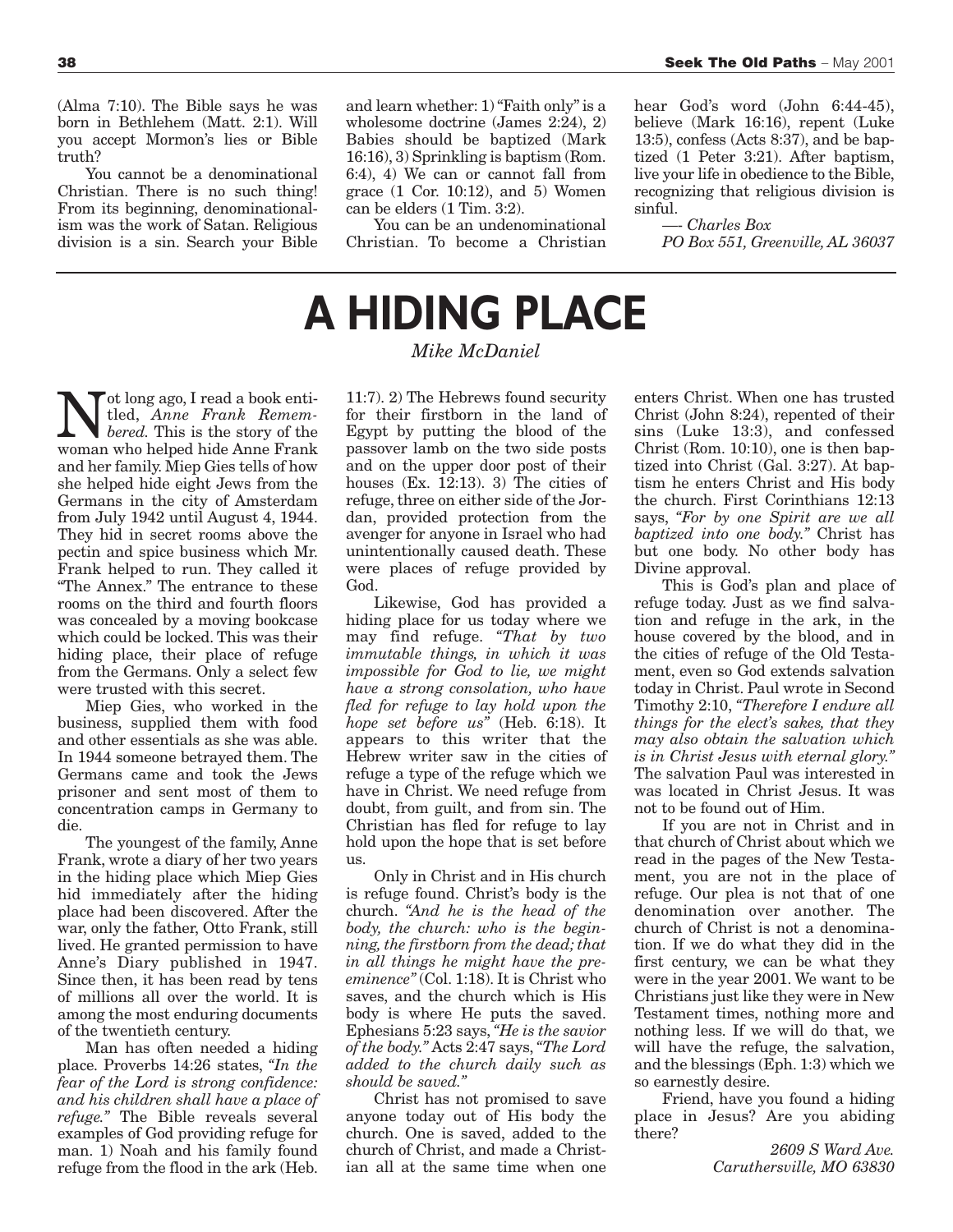# 16th Annual Seek The Old Paths Lectureship **July 22-26, 2001**

**Always the 4th Sunday in July** Traditions of Men — "Vain Religion"

### **SUNDAY, JULY 22**

- 9:30 Traditions concerning Preachers...........Raymond Hagood
- 10:30 The Righteous Traditions of God ...................Jimmy Bates
- 7:00 Bible Authority in Practice ................Garland M. Robinson
- 8:00 Traditions of men: Liberalism/Antism ..........Gilbert Gough

### **MONDAY, JULY 23**

| 9:00 Traditions of men Regarding Baptism Ferrell Hester     |
|-------------------------------------------------------------|
| 10:00 Traditions of men Regarding the                       |
|                                                             |
| 11:00 Traditions of men: Marriage, Divorce,                 |
|                                                             |
| 1:30 Sayings Heard Today #1: "It really doesn't matter what |
| you believe as long as you're sincere." "So many people     |
| cannot be wrong. "Jesus is the vine and the denomina-       |
|                                                             |
| 2:30 Traditions of men: Catholicism <i>Ronald Choate</i>    |
| 7:00 Traditions of the PhariseesJames Boyd                  |
| 8:00 True Worship Pleases the Father John 4:24              |
|                                                             |

### **TUESDAY, JULY 24**

| 9:00 Traditions of men regarding                         |  |
|----------------------------------------------------------|--|
|                                                          |  |
| 10:00 Traditions of men regarding man's                  |  |
|                                                          |  |
| 11:00 Traditions of men concerning all of                |  |
|                                                          |  |
| 1:30 Traditions of men regarding                         |  |
|                                                          |  |
| 2:30 Traditions of men Regarding Millennialism Randy Kea |  |
|                                                          |  |
| 8:00 Traditions of Men: Masonry Terry Joe Kee            |  |

#### **East Corinth Church of Christ** 1801 Cruise St., Corinth, MS 38834 Voice (662) 286-2040 or 286-6575 Fax (662) 286-2040 ecorinth@bellsouth.net

www.eastcorinth.org/lect2001.htm

**VIDEO TAPE INFORMATION:** Complete set of video tapes, \$40 postage paid. Jim Green 2711 Spring Meade Blvd. Columbia, TN 38401. Phone: 931-486-1365 / Email: jamesegreen@charter.net / www.geocities.com/jgreencoc

**CASSETTE TAPE INFORMATION :** Audio cassette tapes are being offered free by the church. Donations to help defray their cost are welcome. Order cassette tapes from the church. East Corinth church of Christ, 1801 Cruise St., Corinth, MS 38834

### **WEDNESDAY, JULY 25**

- 9:00 Traditions of men: Miracles, faith healing, etc. .... Ed Floyd
- 10:00 Traditions of men regarding Special Days, Christmas/Easter..............................................Earl Claude
- 11:00 Traditions of men Regarding the Old Law: 10 Commandments still binding, Sabbath keeping, etc. .............................................Randy McQuade
- 1:30 Sayings Heard Today #2: That's just your interpretation. We can't all see things alike. What makes you think you are right and everyone else is wrong? .........................................Jim Blankenship
- 2:30 Traditions of men regarding Giving: Fund raising, tithing, beg on TV/Radio, any day of the week, etc. ...................................................Freddie Shows
	-
- 7:00 Traditions of men: Calvinism .............................Eddy Craft
- 8:00 Traditions among the Lord's People today: Order of worship, divided assembly, separate room for the Lord's supper on Sunday night, dress for worship, use of the building, reverence, attitude ............................Richard Guill

### **THURSDAY, JULY 26**

- 9:00 Traditions of men Regarding Salvation: Sinner's prayer, faith only, must have a salvation experience, mourner's bench, etc. .......................................................Mike Hogan 10:00 Traditions of men regarding the Holy Spirit ..... Tom Bright
- 11:00 Traditions of men regarding Mormonism...... Victor Eskew
- 1:30 Sayings Heard Today #3: Join the church of your choice, One church is as good as another ........Virgil Hale
- 2:30 The Bible Teaching on Unity..................................Dwight Fuqua
- 7:00 Traditions of men regarding Bible versions.......Nat Evans
- 8:00 What is Right about the Church of Christ ...... Melvin Sapp

### Updates to the schedule can be seen on the web at www.eastcorinth.org/lect2001.htm

**BOOK INFORMATION** \$5.50 pre-publication price if postmarked by July 31, 2001. \$6.50 beginning August 1, 2001. Please include postage and handling: 1 book \$1.50; add 50cents for each additional book. Makes checks to Old Paths Publishing and mail to: P.O. Box 97, Nettleton, MS 38858. These books are not sold by the church.

**MOTELS:** Be sure to tell them you are here for the lectureship! **Executive Inn** (800) 354-3932, \$38 and up (no restaurant), we recommend Executive Inn. **Comfort Inn,** (800) 228-5150, \$48 and up. They are running a special for \$39 (1 person 1 bed). Continental breakfast. **Hampton Inn,** (800) 426-7866, \$55 and up, Complementary deluxe breakfast. Holiday Inn Express— (800) 465-4329, \$58 and up.

Limited housing is available in members homes. Contact the church office for reservations. RV's need to contact us if you want a hook-up. Water and electric only.